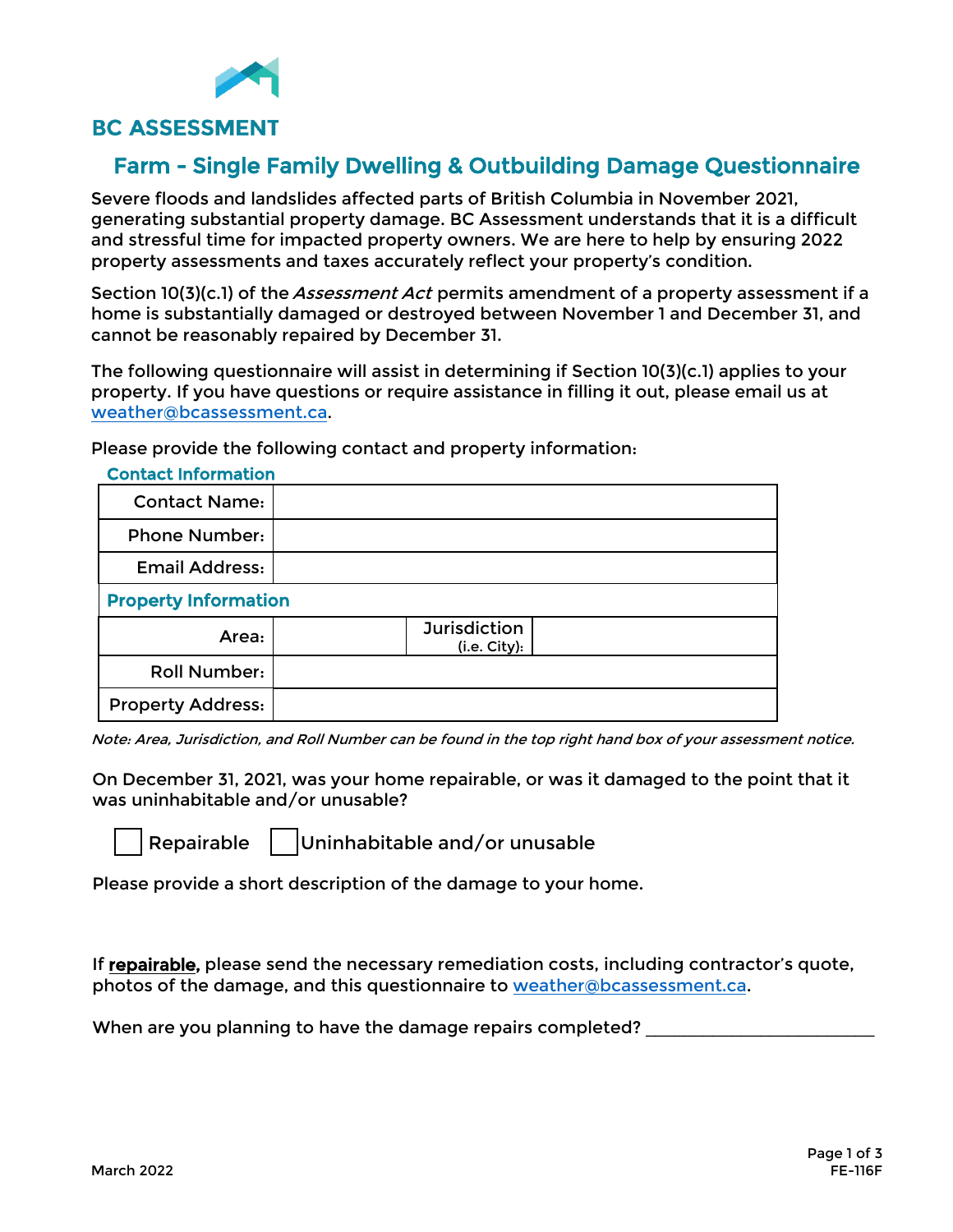

## Farm - Single Family Dwelling Damage Questionnaire

Please complete the questionnaire below based on the condition of your dwelling as of December 31, 2021.

| <b>Significant Damage</b>                                      | Indicate (X) any applicable items damaged                                                                | <b>Additional Notes</b>                |
|----------------------------------------------------------------|----------------------------------------------------------------------------------------------------------|----------------------------------------|
| E.g.: Bathroom 2 Damage                                        | $\boxtimes$ Floor $\Box$ Cabinets $\Box$ Counters $\Box$ Fixtures                                        | e.g. Had 2 feet of water from<br>flood |
| <b>Number of Floors</b><br>Damaged                             | Main $(1st)$<br>Upper $(2^{nd})$<br><b>Basement</b>                                                      |                                        |
| Kitchen                                                        | <b>Cabinets</b><br>Floor<br>Counters                                                                     |                                        |
| <b>Bathroom 1</b>                                              | <b>Cabinets</b><br>Counters<br>Floor<br>Fixtures                                                         |                                        |
| Bathroom 2                                                     | Fixtures<br><b>Cabinets</b><br><b>Counters</b><br>Floor                                                  |                                        |
| Bathroom 3                                                     | Fixtures<br><b>Cabinets</b><br>Counters<br>Floor                                                         |                                        |
| Bathroom 4                                                     | <b>lFixtures</b><br>Cabinets<br>Counters<br>Floor                                                        |                                        |
| Carpet/Flooring<br>Damage                                      | Main (1 <sup>st</sup> )<br>Upper (2nd)<br>Basement                                                       |                                        |
| Insulation                                                     | Main $(1st)$<br>Upper (2 <sup>nd</sup> )<br><b>Basement</b>                                              |                                        |
| <b>Plumbing Repairs</b>                                        | Main $(1st)$<br>Upper (2 <sup>nd</sup> )<br><b>Basement</b>                                              |                                        |
| <b>Electrical Wiring</b><br>Repair                             | Main (1st)<br>Upper (2nd)<br>Basement                                                                    |                                        |
| <b>Heating Repairs</b>                                         | Main $(1st)$<br>Upper (2 <sup>nd</sup> )<br>lBasement                                                    |                                        |
| <b>Interior Paint</b>                                          | Main (1st)<br>Upper (2 <sup>nd</sup> )<br><b>Basement</b>                                                |                                        |
| <b>Interior Walls Needing</b><br>Replacement                   | Main $(1st)$<br>Upper $(2^{nd})$<br><b>Basement</b>                                                      |                                        |
| Exterior Walls/<br>Doors/Windows<br><b>Needing Replacement</b> | $\left  \mathsf{Main}\left(1^{\mathsf{st}}\right) \ \right $ Upper (2 <sup>nd</sup> )<br><b>Basement</b> |                                        |
| <b>Exterior Paint/Siding</b>                                   | Main $(1st)$<br>Upper (2 <sup>nd</sup> )<br>Basement                                                     |                                        |
| Roof Damage                                                    | Yes<br><b>No</b><br>Partial (if partial,<br>provide approx. percentage)                                  |                                        |
| Garage                                                         | Yes<br>No                                                                                                |                                        |